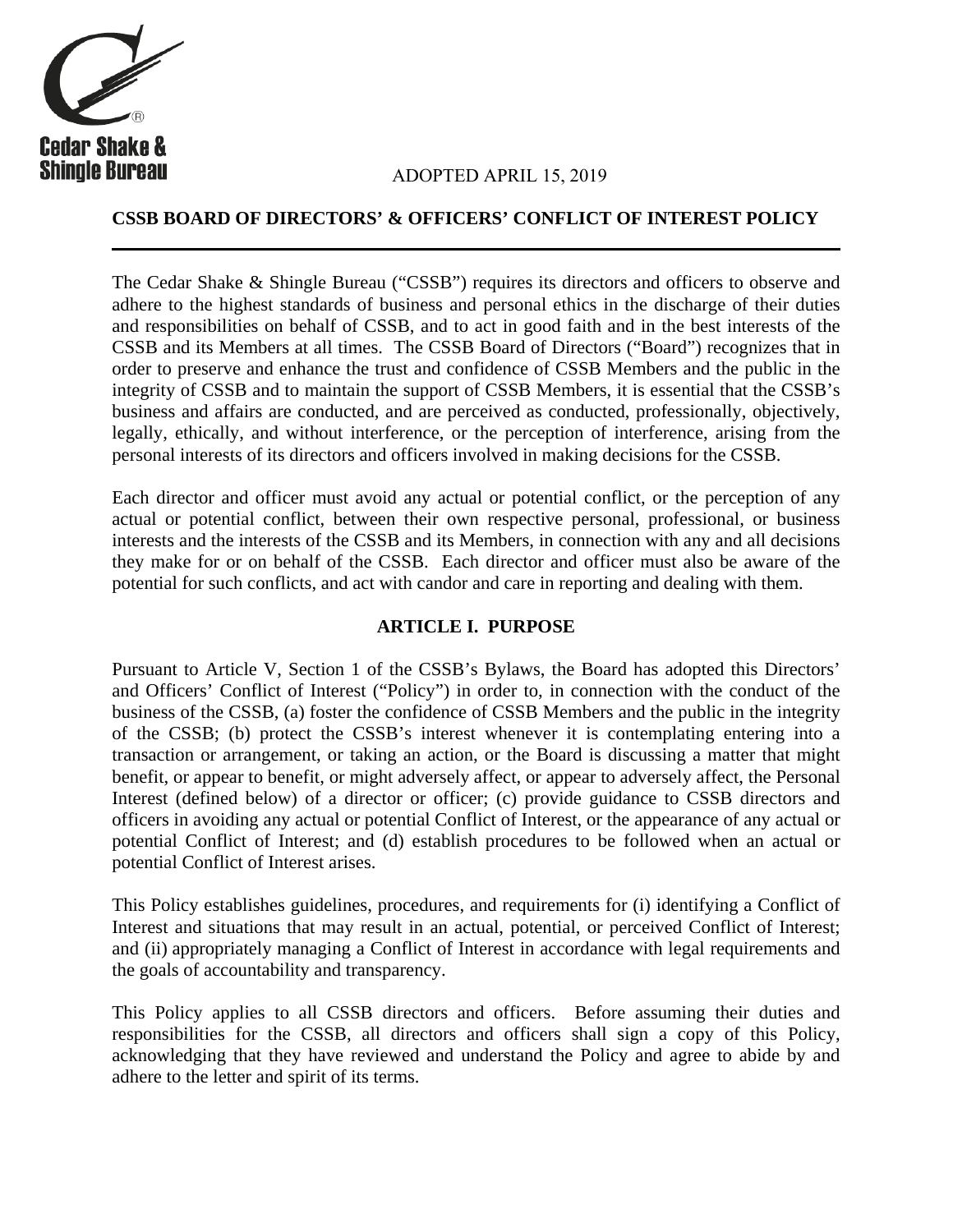### **ARTICLE II. DEFINITIONS**

**A. "Conflict of Interest"** arises in situations where, in the judgment of the Board:

(1) the outside interests or activities (including Personal Interests, defined below) of a director or officer interfere, conflict, or compete with the CSSB's interests;

(2) the stake of a director or officer in a matter, transaction, or arrangement to be considered or discussed by the Board is such that it reduces the likelihood that such person's influence or judgment can be exercised impartially in the best interests of the CSSB; or

(3) a director or officer has divided loyalties between the CSSB and a person or entity involved in a matter, transaction, or arrangement to be considered or discussed by the Board.

**B.** "**Personal Interest"** exists when any director or officer has directly, or indirectly through a Related Party (defined below):

(1) an ownership or investment interest in any entity, including but not limited to, a CSSB Member or vendor, involved in a matter, transaction, or arrangement to be considered or discussed by the Board;

(2) a compensation, employment, or other contractual or business arrangement with any person or entity, including but not limited to, a CSSB Member or vendor, involved in a matter, transaction, or arrangement to be considered or discussed by the Board;

(3) a potential ownership or investment interest in, or compensation arrangement with, any person or entity, including but not limited to, a CSSB Member or vendor, with which the CSSB is negotiating a transaction or arrangement; or

(4) a legal commitment or financial interest, including by virtue of a board appointment, employment position, or volunteer arrangement, to act in the interests of another person or entity involved in a matter, transaction, or arrangement to be considered or discussed by the Board.

Compensation includes direct and indirect remuneration as well as gifts or favors that are not insubstantial. A Personal Interest is not necessarily a Conflict of Interest. Under Article III.B below, a director or officer who has a Personal Interest may have a Conflict of Interest only if the Board decides that a Conflict of Interest exists.

**C.** "**Interested Person"** means any director or officer who has a direct or indirect Personal Interest.

- **D.** "**Related Party"** means any one of the following persons or entities:
- (1) Any director, officer, or employee of the CSSB;
- (2) Any Relative of any individual described in subsection (1) above;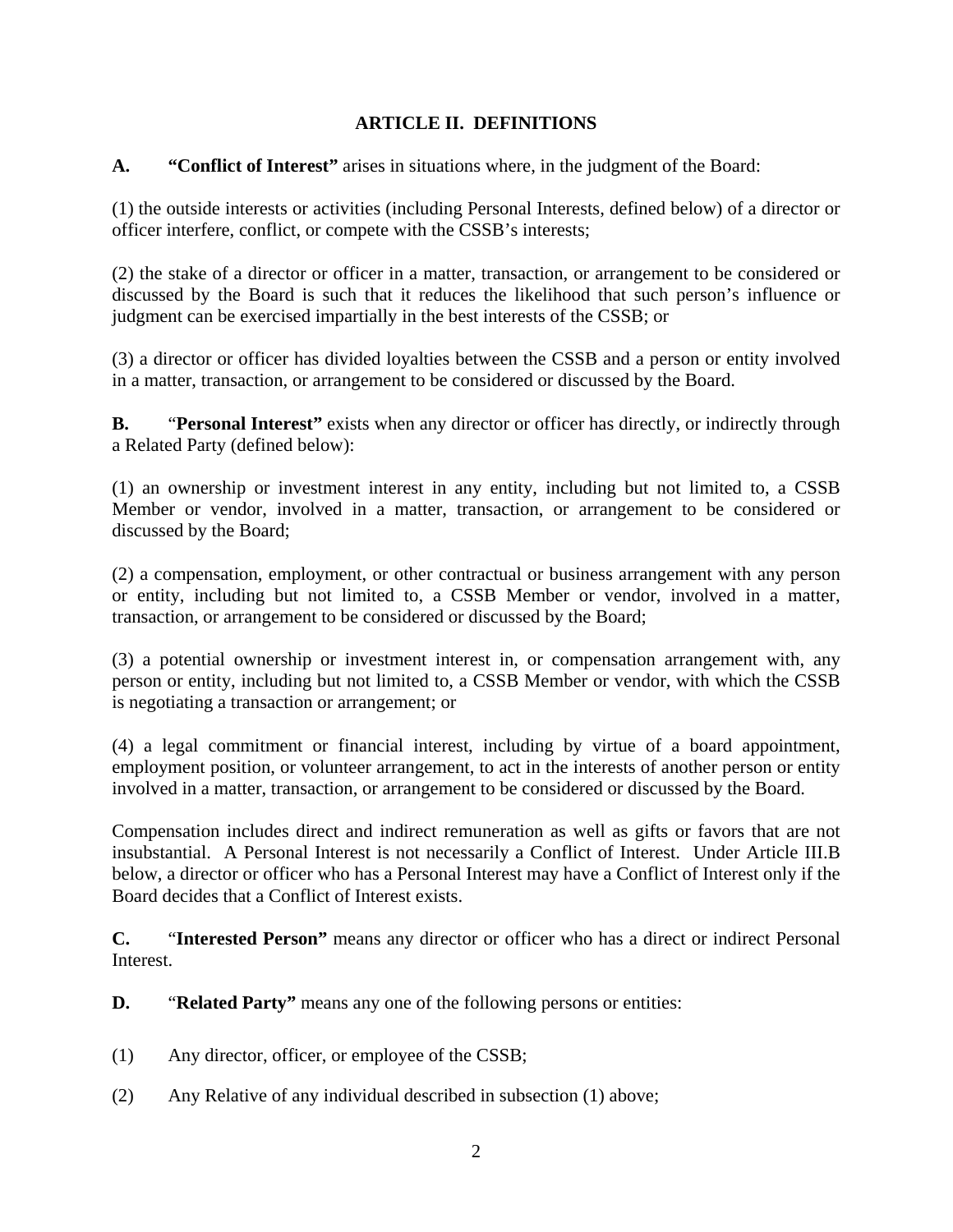(3) Any entity of which any individual described in subsection (1) or (2) above serves as a director, officer, or employee; and

(4) Any entity in which any individual described in subsection (1) or (2) above has a material ownership, financial, or beneficial interest.

**E.** "**Relative**" means any one of the following persons:

(1) The spouse or domestic partner of an Interested Person;

(2) The parents or grandparents of an Interested Person;

(3) The siblings or half-siblings, children (whether natural or adopted), and grandchildren of an Interested Person; and

(4) The spouse or domestic partner of any person described in subsection (3) above.

## **ARTICLE III. PROCEDURES**

**A. "Duty to Disclose"** An Interested Person must disclose the existence of any actual, potential, or perceived Conflict of Interest as soon as such Interested Person is or should be aware that there may be a Conflict of Interest, and before the Board considers or discusses the matter, transaction, or arrangement that gives rise to the Conflict of Interest.

(1) The disclosure shall be made to the Board.

(2) The Interested Person shall be given the opportunity to disclose all material facts to the Board concerning the matter, transaction, or arrangement, or the outside interests or activities of such Interested Person, that give rise to the Conflict of Interest.

(3) Any director or officer may recuse himself or herself at any time from involvement in any decision or discussion in which the director or officer believes he or she has or may have a Conflict of Interest, after disclosing the Conflict of Interest to the Board and the circumstances that give rise or may give rise to it, without going through the procedure set forth in Article III.B. below.

**B. "Determining Whether a Conflict of Interest Exists"** After disclosure of the actual, potential, or perceived Conflict of Interest, the Board shall determine whether a Conflict of Interest exists by following the procedures set forth in this Section B:

(1) The Interested Person shall disclose all material facts relating to the potential Conflict of Interest to the Board.

(2) After any discussion between the Board and the Interested Person, the Interested Person shall leave the Board meeting while the determination of a Conflict of Interest is discussed and voted upon.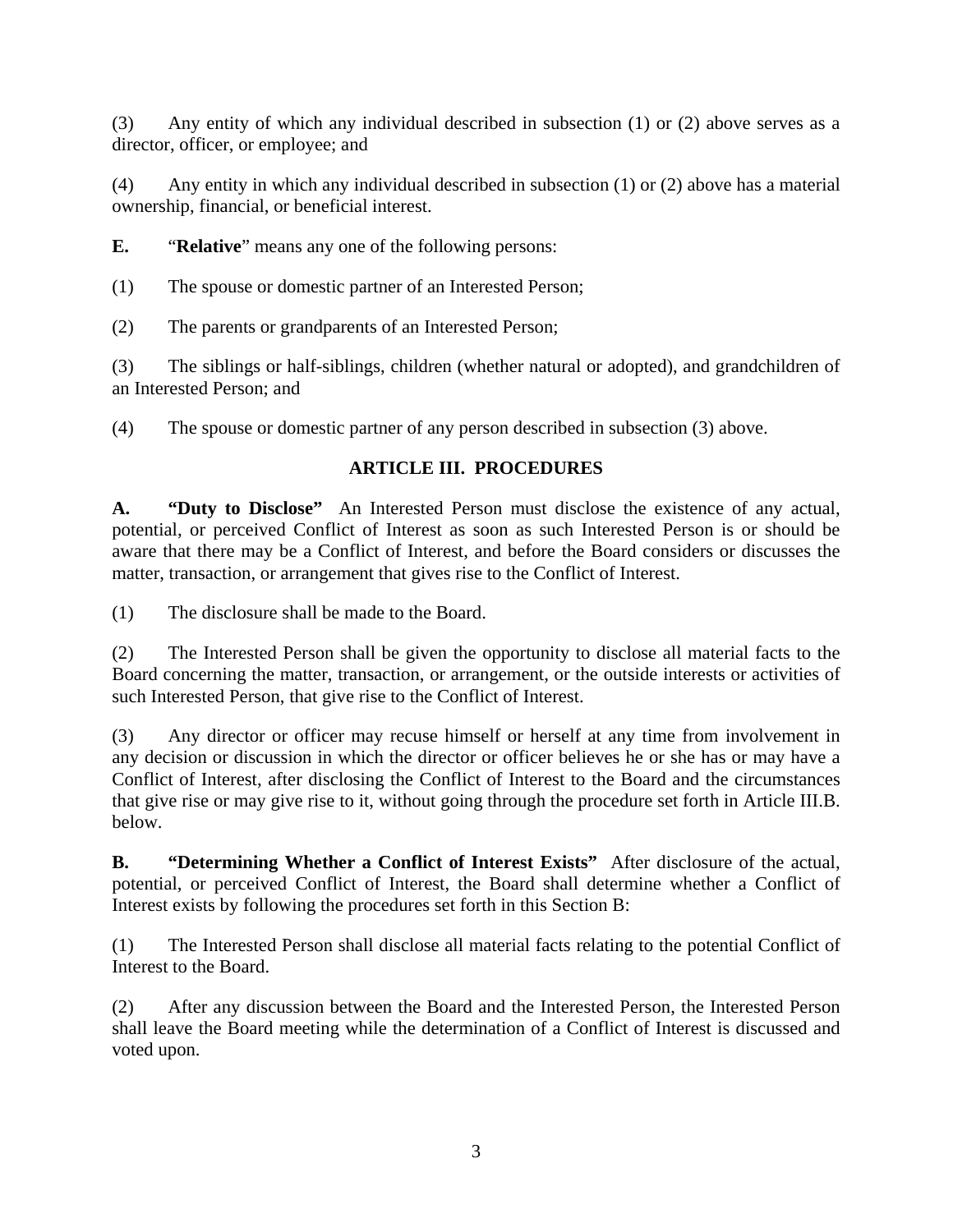(3) The Board members, other than the conflicted Interested Person(s), shall decide by a majority vote if a Conflict of Interest exists. The discussion and determination of the existence of a Conflict of Interest shall be documented in accordance with the procedures set forth in Article IV below.

(4) The Board's determination that a Conflict of Interest exists shall require the Board to follow the procedures set forth in Article III.C. below.

**C. "Procedures When a Conflict of Interest Exists"** After a Board determination that a Conflict of Interest exists, the Board shall follow the procedures described in this Section C:

(1) An Interested Person may make a presentation at the Board meeting, but after the presentation, the Interested Person shall leave the meeting during the Board's consideration and discussion of, and its vote on, the matter, transaction, or arrangement involving the Conflict of Interest.

(2) The Interested Person shall not attempt to intervene with or improperly influence the Board's deliberations or voting on the matter, transaction, or arrangement involving the Conflict of Interest.

# **D. "Violations of the Conflict of Interest Policy"**

(1) If the Board has reasonable cause to believe an Interested Person has failed to disclose an actual, potential, or perceived Conflict of Interest, it shall inform the Interested Person of the basis for such belief and afford the Interested Person an opportunity to explain the alleged failure to disclose.

(2) If, after hearing the Interested Person's response and after making further investigation as warranted by the circumstances, the Board determines that the Interested Person has failed to disclose an actual, potential, or perceived Conflict of Interest, it shall take appropriate disciplinary and corrective action, up to and including termination of employment or removal from the Board.

(3) Each director and officer is responsible for reporting to the Board any suspected failure to disclose a Conflict of Interest by any Interested Person.

#### **E. "Confidentiality"**

(1) The CSSB shall maintain the confidentiality of any disclosures made in connection with this Policy and limit access to the information to the Board.

(2) Each director and officer shall exercise care not to use, publish, or disclose confidential information acquired in connection with disclosures of actual, potential, or perceived Conflicts of Interest during or subsequent to his or her employment by CSSB or participation on the Board.

# **ARTICLE IV. RECORD OF CONFLICT OF INTEREST PROCEEDINGS**

**A.** The minutes of the meeting(s) of the Board shall contain: